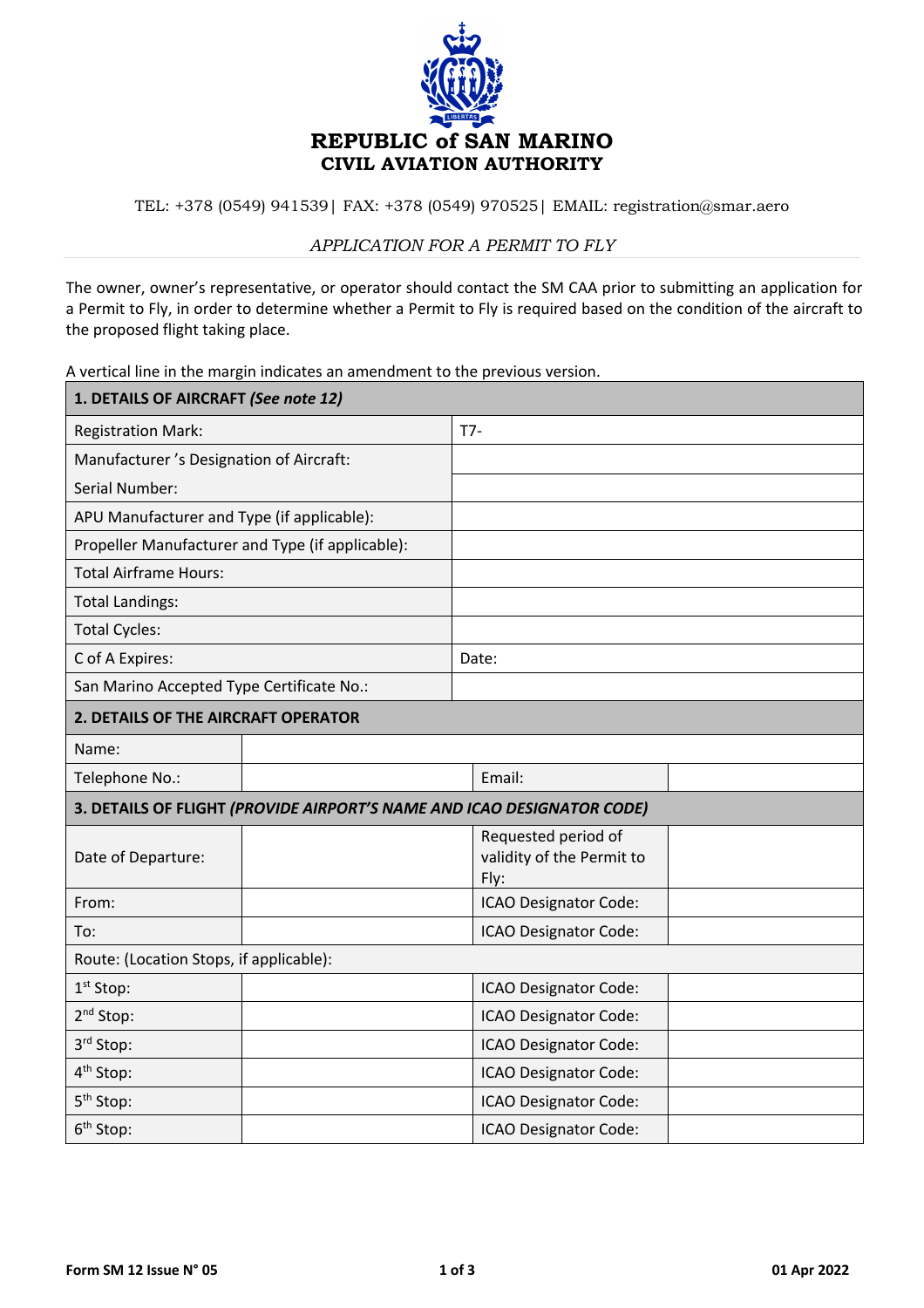| 4. REASON FOR THE PERMIT TO FLY (See note 4)                                                                                                                                                             |                                                               |                                |  |  |  |
|----------------------------------------------------------------------------------------------------------------------------------------------------------------------------------------------------------|---------------------------------------------------------------|--------------------------------|--|--|--|
|                                                                                                                                                                                                          |                                                               |                                |  |  |  |
|                                                                                                                                                                                                          |                                                               |                                |  |  |  |
|                                                                                                                                                                                                          |                                                               |                                |  |  |  |
|                                                                                                                                                                                                          |                                                               |                                |  |  |  |
|                                                                                                                                                                                                          |                                                               |                                |  |  |  |
|                                                                                                                                                                                                          |                                                               |                                |  |  |  |
|                                                                                                                                                                                                          |                                                               |                                |  |  |  |
| 5. TECHNICAL JUSTIFICATION FOR THE INTENDED FLIGHT(S) (See note 5)                                                                                                                                       |                                                               |                                |  |  |  |
|                                                                                                                                                                                                          |                                                               |                                |  |  |  |
|                                                                                                                                                                                                          |                                                               |                                |  |  |  |
|                                                                                                                                                                                                          |                                                               |                                |  |  |  |
|                                                                                                                                                                                                          |                                                               |                                |  |  |  |
|                                                                                                                                                                                                          |                                                               |                                |  |  |  |
|                                                                                                                                                                                                          |                                                               |                                |  |  |  |
|                                                                                                                                                                                                          |                                                               |                                |  |  |  |
|                                                                                                                                                                                                          | 6. PARTICULARS OF AIRCRAFT PERMIT FLIGHT RELEASE (See note 6) |                                |  |  |  |
| The aircraft owner/operator must provide information in respect of the person or approved maintenance<br>organisation acceptable to the SM CAA responsible for releasing the aircraft for the flight(s). |                                                               |                                |  |  |  |
|                                                                                                                                                                                                          |                                                               |                                |  |  |  |
|                                                                                                                                                                                                          |                                                               |                                |  |  |  |
|                                                                                                                                                                                                          |                                                               |                                |  |  |  |
|                                                                                                                                                                                                          |                                                               |                                |  |  |  |
|                                                                                                                                                                                                          |                                                               |                                |  |  |  |
|                                                                                                                                                                                                          |                                                               |                                |  |  |  |
|                                                                                                                                                                                                          |                                                               |                                |  |  |  |
| 7. APPLICANTS DECLARATION (See note 11)                                                                                                                                                                  |                                                               |                                |  |  |  |
| I hereby declare that to the best of my knowledge the particulars on this application are true in every respect.                                                                                         |                                                               |                                |  |  |  |
| Date:                                                                                                                                                                                                    |                                                               | Position:                      |  |  |  |
| <b>Contact Telephone No.:</b>                                                                                                                                                                            |                                                               | <b>Contact Email:</b>          |  |  |  |
| Name of Applicant:                                                                                                                                                                                       |                                                               | <b>Signature of Applicant:</b> |  |  |  |
|                                                                                                                                                                                                          |                                                               |                                |  |  |  |